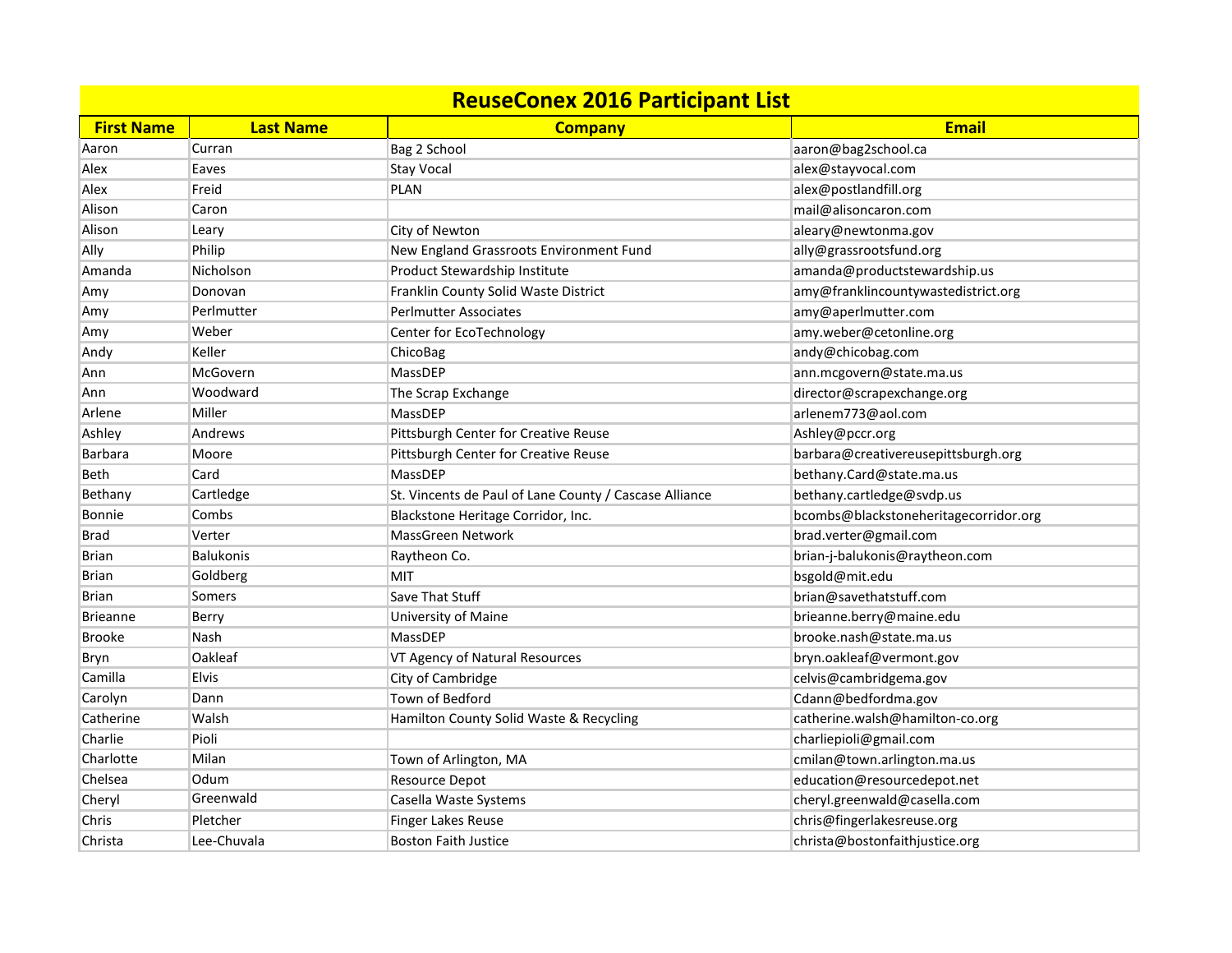| Christine  | Beling            | US EPA Region 1                                          | beling.christine@epa.gov          |
|------------|-------------------|----------------------------------------------------------|-----------------------------------|
| Christine  | Mosholder         | The Furniture Trust                                      | cmosholder@fortpointpm.com        |
| Christine  | Wyman             | Social Catalysts                                         | cwyman@socialcatalysts.org        |
| Claire     | Galkowski         | South Shore Recycling Cooperative                        | ssrecyclingcoop@verizon.net       |
| Claudina   | Eddy              | MassDEP                                                  | claudina.eddy@state.ma.us         |
| Courtney   | Forrester         | <b>Waste Zero</b>                                        | cforrester@wastezero.com          |
| Crystal    | Dreisbach         | Don't Waste Durham                                       | crystaldreisbach@gmail.com        |
| Damon      | Carson            | <b>Repurposed Materials</b>                              | damon@repurposedmaterialsinc.com  |
| Dana       | DeVeau            | The Furniture Trust                                      | dana@thefurnituretrust.org        |
| Dave       | Bennink           | <b>Reuse Consulting</b>                                  | building.decon@gmail.com          |
| Dave       | Giese             | Piece by Piece Deconstruction                            | piecebypiecedecon@me.com          |
| David      | Quinn             | County of Barnstable                                     | dquinn@barnstablecounty.org       |
| Dawn       | Quirk             | MassDEP                                                  | dawn.quirk@state.ma.us            |
| Deanna     | Pressgrove        | City of Cathedral City                                   | dpressgrove@cathedralcity.gov     |
| DeAnne     | Dupont            | Food Link                                                | dupontlft@gmail.com               |
| Deb        | <b>Beatty Mel</b> | <b>Boston Building Resources</b>                         | deb@bostonbuildingresources.com   |
| Debbie     | Maruca Hoak       | Habitat for Humanity-MetroWest/Greater Worcester ReStore | debbie.marucahoak@habitatmwgw.org |
| <b>Dee</b> | Amick             |                                                          | deemckee@hotmail.com              |
| Denice     | Hallstein         | Center for EcoTechnology                                 | denice.hallstein@cetonline.org    |
| Derek      | Seabury           | Artisan Asylum                                           | outreach@artisansasylum.com       |
| Diane      | Cohen             | Finger Lakes Reuse                                       | diane@fingerlakesreuse.org        |
| Diane      | Cohen             | Finger Lakes Reuse                                       | diane@fingerlakesreuse.org        |
| Dina       | Gjertsen          | Parts and Crafts                                         | dina@partsandcrafts.org           |
| Dona       | Neely             | <b>Eco Star Devens</b>                                   | donaneely@ecostardevens.com       |
| Donald     | Maglienti         | Addison County Solid Waste Management District           | don@acswmd.org                    |
| Donna      | <b>Baldwin</b>    | Habitat for Humanity of Cape Cod ReStore                 | donnabray02@gmail.com             |
| Dylan      | de Thomas         | <b>Resource Recycling</b>                                | dylan@resource-recycling.com      |
| Ed         | Frechette         | UTEC, Inc                                                | efrechette@utec-lowell.org        |
| Edward     | Hsieh             | <b>Mass Recycles</b>                                     | director@massrecycle.org          |
| Edward     | McGrath           | Town of Bedford                                          | emcgrath@bedfordma.gov            |
| Elizabeth  | Casella           | Casella Resource Solutions                               | elizabeth.casella@casella.com     |
| Elizabeth  | Molnar            | Green Art Workshop                                       | beth@greenartworkshop.org         |
| Elizabeth  | <b>Start</b>      | <b>SCRAP PDX</b>                                         | Istart@scrappdx.org               |
| Ellen      | Korpi             | Town of Wellesley, 3R Working Group                      | korpi@comcast.net                 |
| Ellen      | Lindblad          | <b>Sysav Utveckling</b>                                  | ellen.lindblad@sysav.se           |
| Ellie      | Donovan           | MassDEP                                                  | ellie.donovan@state.ma.us         |
| Erika      | Johnson           | Pittsburgh Center for Creative Reuse                     | erika@creativereusepittsburgh.org |
| Faranak    | Wallace           | NovaStar Appraisals                                      | novastarappraisals@gmail.com      |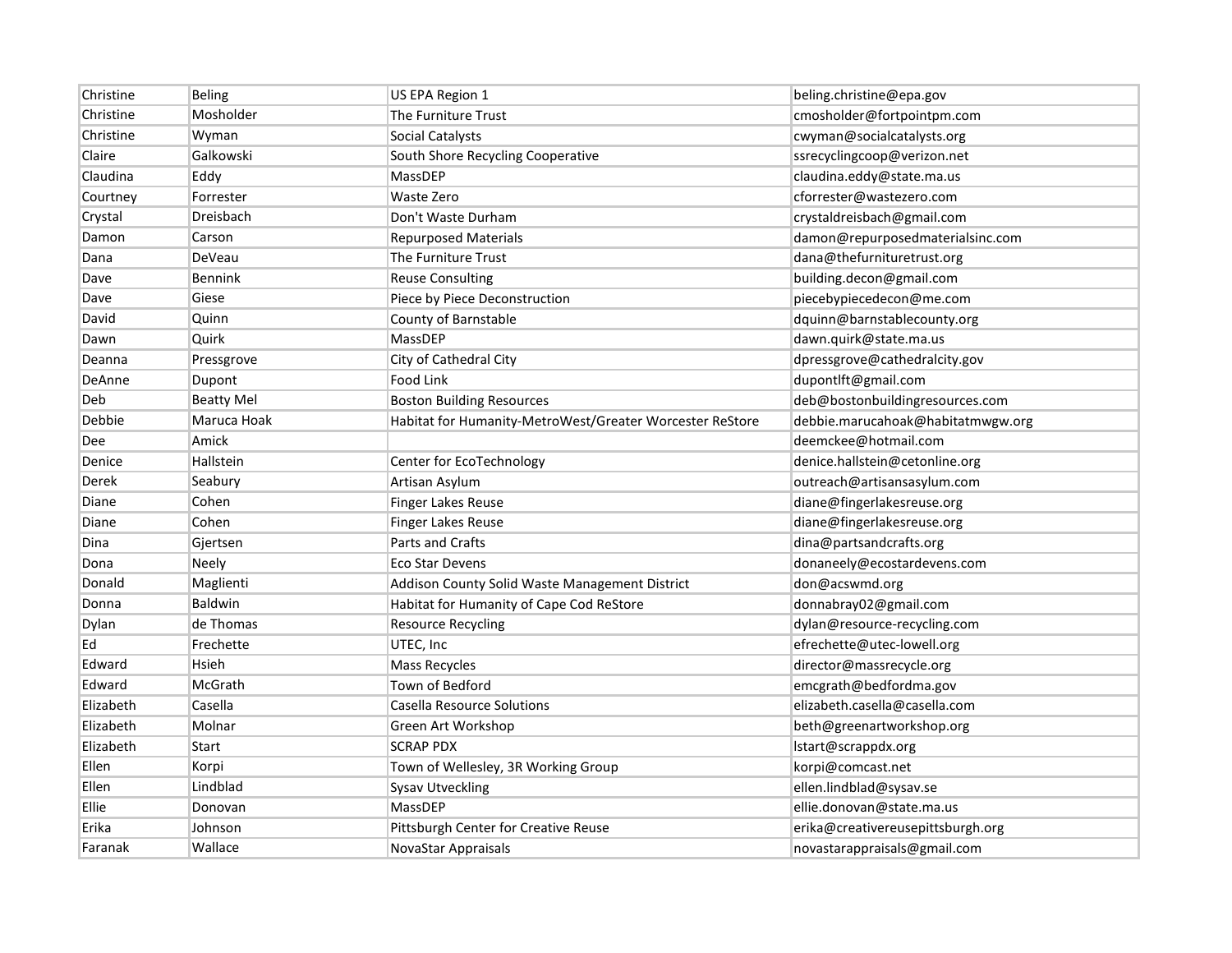| Gail     | <b>Biancucci</b>    | Donate New England                            | gail@donatenewengland.org     |
|----------|---------------------|-----------------------------------------------|-------------------------------|
| Gary     | Liss                | Zero Waste USA                                | gary@garyliss.com             |
| Grace    | Wen                 | <b>Upcycled Parts Shop</b>                    | grace@upcyclepartsshop.org    |
| Gregory  | Cooper              | MassDEP                                       | greg.cooper@state.ma.us       |
| Gunther  | Wellenstein         | Lowell DPW                                    | gwellenstein@lowellma.gov     |
| Heather  | Wildman             | Reuse Institute                               | HeatherJWildman@gmail.com     |
| Holly    | Sukol               | <b>Upcycled Parts Shop</b>                    | holly@upcyclepartsshop.org    |
| Hollyce  | <b>States</b>       | <b>Massasoit Community College</b>            | hstates@massasoit.mass.edu    |
| Irene    | Congdon             | MassDEP (MAC)                                 | Irene_congdon1@yahoo.com      |
| Jacy     | Bolden              | JBC Group                                     | jacybolden@sbcglobal.net      |
| Jamie    | Cahillane           | Center for EcoTechnology                      | jamie.cahillane@cetonline.org |
| Janice   | Pare                | MassDEP                                       | janice.pare@state.ma.us       |
| Janine   | Delaney             | MassDEP                                       | janine.delaney@state.ma.us    |
| Jason    | Marshall            | Morgan Memorial Goodwill Industries           | jmarshall@goodwillmass.org    |
| Jeff     | Azano-Brown         | Town of Wellesley DPW                         | jazano@wellesleyma.gov        |
| Jeff     | Coyne               | Earthworm, Inc.                               | jeff@earthwormrecycling.org   |
| Jeff     | Lindenthal          | Last Chance Mercantile/Monterey Regional SWMD | jlindenthal@comcast.net       |
| Jen      | lannucci            | Housatonic Resources Recovery Authority       | Jenlannucci@hrra.org          |
| Jennifer | O'Brien             | <b>Resource Depot</b>                         | jobrien@resourcedepot.net     |
| Jenny    | Isler               | <b>Clark University</b>                       | jisler@clarku.edu             |
| Jocelyn  | Almy-Testa          | <b>Extras for Creative Reuse</b>              | jocelynalmy@tshell.com        |
| Joel     | Dashnaw             | Save That Stuff                               | jdashnaw@savethatstuff.com    |
| John     | Fantasia            | Re-Stream                                     | jfantasia@re-stream.com       |
| John     | Fischer             | MassDEP                                       | john.fischer@state.ma.us      |
| John     | Fitzgerald          | City of Cambridge                             | jfitzgerald@cambridgema.gov   |
| John     | Majercak            | Center for EcoTechnology                      | john.majercak@cetonline.org   |
| Joshua   | Cook                | MassDEP                                       | joshua.cook@state.ma.us       |
| Joy      | Snyder              | Raven Recycling Society                       | ed@ravenrecycling.org         |
| Julia    | Greene              | Lynn DPW                                      | jgreene@lynnma.gov            |
| Julia    | Wolfe               | MassDEP (MAC)                                 | julia.wolfe@state.ma.us       |
| Julie    | Daum                |                                               | julieanndaum@gmail.com        |
| Julie    | Rose                | City of Salem                                 | jrose@salem.com               |
| Justin   | Green               | <b>Big Reuse</b>                              | justin@bigreuse.org           |
| Karen    | Riley               | City of Cathedral City                        | kriley@cathedralcity.gov      |
| Kari     | <b>Brizius</b>      | Relan                                         | kbrizius@relangreen.com       |
| Kari     | Meyercord-Westerman | <b>SCRAP Denton</b>                           | kari@scrapdenton.org          |
| Kasey    | Harris              | Hannaford Supermarkets / Delhaize America     | kasey.harris@delhaize.com     |
| Katerina | Juszczak            |                                               | katiemanolova@gmail.com       |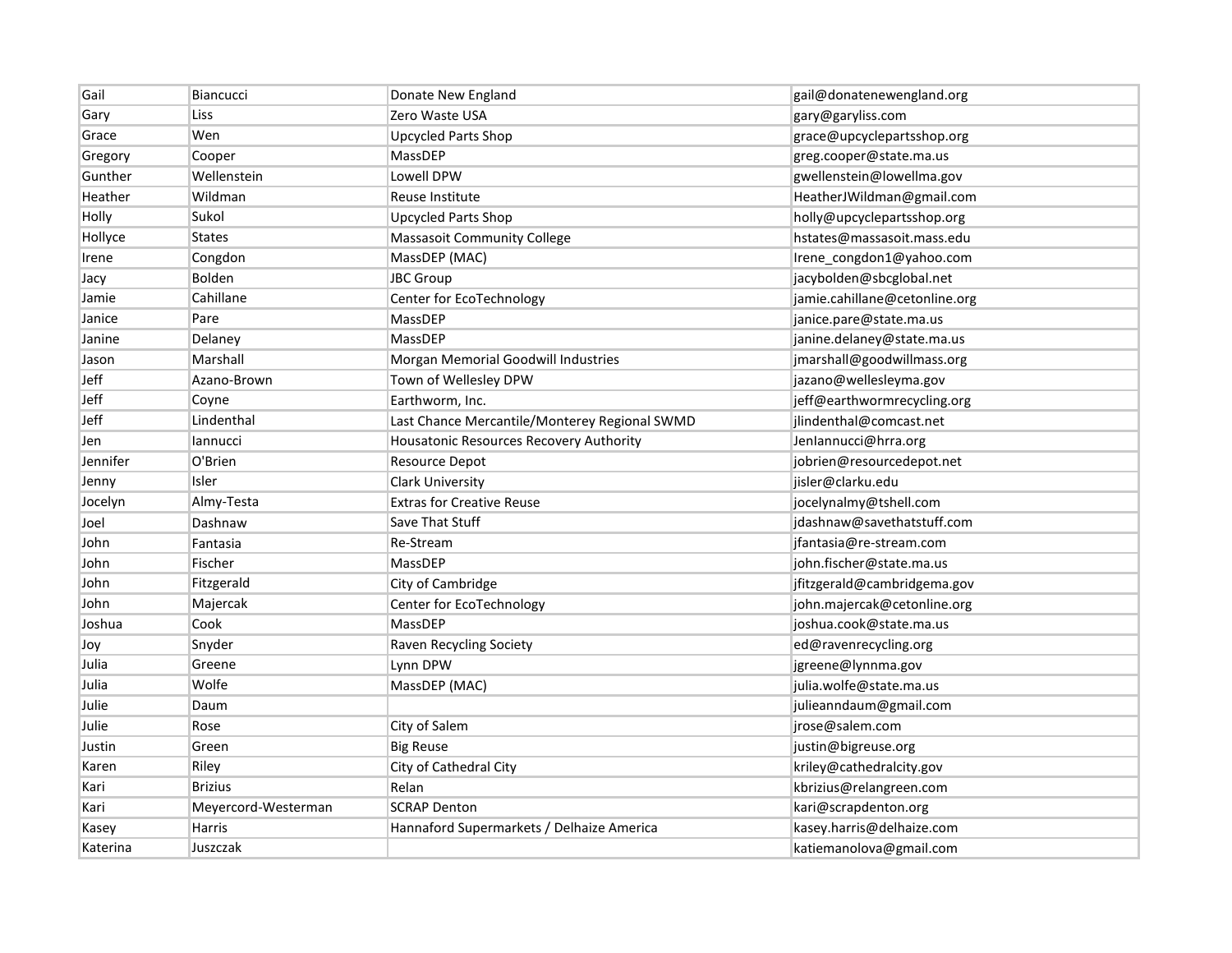| Katharine    | Brown                 | The Paint Exchange                                         | recycle@thepaintexchange.net              |
|--------------|-----------------------|------------------------------------------------------------|-------------------------------------------|
| Katherine    | Hypolite              | Rhode Island Resource Recovery Corporation                 | khypolite@rirrc.org                       |
| Katherine    | <b>Nunes</b>          | <b>Taunton Department of Public Works</b>                  | knunes@taunton-ma.gov                     |
| Kathi        | Mirza                 | Taunton                                                    | kmirza@taunton-ma.gov                     |
| Kathryn      | Larsen                | <b>Bay State Textiles</b>                                  | klarsen@baystatetextiles.com              |
| Kathy        | Roderick              | Town of Wellesley DPW                                      | kroderick@wellesleyma.gov                 |
| Katrina      | Kazda                 | Sustainable America                                        | katrinakazda@gmail.com                    |
| Kelly        | Tipler                | <b>Turnip Green Creative Reuse</b>                         | kelly@turnipgreencreativereuse.org        |
| Kimberly     | Ritcey                | City of Newton DPW                                         | kritcey@newtonma.gov                      |
| Kimiko       | Link                  | US EPA Region 2                                            | link.kimiko@epa.gov                       |
| Kristen      | Brown                 | Waste Zero                                                 | kbrown@wastezero.com                      |
| Krysten      | Desmond               | Casella Resource Solutions                                 | krysten.desmond@casella.com               |
| LaNitra      | Webb                  | <b>Boston Building Resources</b>                           | lanitra.webb@gmail.com                    |
| Laurie       | Sabol                 |                                                            | Lauriesafari@gmail.com                    |
| Lily         | Pollans               | MIT                                                        | lilyp@mit.edu                             |
| Lisa         | Nerich                | Lynn DPW                                                   | Inerich@Lynnma.gov                        |
| Lisa         | Spetrini              | <b>EcoWorks</b>                                            | elmcityhandmade@gmail.com                 |
| Lizzy        | Redlich               | Earthworm, Inc.                                            | elizabeth@earwormrecycling.org            |
| Lor          | Holmes                | <b>CERO Cooperative</b>                                    | Lor@CERO.coop                             |
| Lydia        | Meintel-Wade          | MassDEP                                                    | Lmeintelwade@gmail.com                    |
| Lynn         | Quire                 |                                                            | Lynn@ReuseAndBabyLou.com                  |
| Madalyn      | Cioci                 | <b>MN Pollution Control Agency</b>                         | madalyn.cioci@state.mn.us                 |
| Maggie       | Clarke                |                                                            | maggie@maggieclarke.com                   |
| Margaret     | Carels                | The Furniture Trust                                        | margaret@thefurnituretrust.org            |
| Margaret     | Stolfa                | <b>Gordon Rees</b>                                         | mstolfa@gordonrees.com                    |
| Marina       | Seevak                | The Beautiful Stuff Project                                | mseevak@aol.com                           |
| Marissa      | Perez-Dormitzer       | Greater New Bedford Regional Refuse Management District    | marissa.perez-dormitzer@newbedford-ma.gov |
| Mark         | <b>Buckley</b>        | <b>Staples</b>                                             | mark.buckley@staples.com                  |
| Mark         | Koslowske             | Wachusett Earthday, Inc.                                   | mkoslowske@msn.com                        |
| Marlene      | <b>Faria Connelly</b> | Town of Ipswich                                            | marlenec@ipswich-ma.gov                   |
| Mary Ann     | Remolador             | NorthEast Recycling Council                                | maryann@nerc.org                          |
| MaryEllen    | Etienne               | Reuse Institute / Solid Waste Authority of Franklin County | maryellen@reuseinstitute.org              |
| Matt         | Albertazzi            | Casella Resource Solutions                                 | matt.albertazzi@casella.com               |
| Matthew      | St. Onge              | <b>Boston Building Resources</b>                           | matthew@bostonbuildingresources.com       |
| Mayor Joseph | Curtatone             | City of Somerville                                         |                                           |
| Melisa       | Hollenback            | <b>Shrewsbury Recycles</b>                                 | melisahollenback@hotmail.com              |
| Melissa      | Glick                 | <b>Hacker Creations</b>                                    | glick.melissa@gmail.com                   |
| Meryl        | <b>Brott</b>          | City of Cambridge                                          | mbrott@cambridgema.gov                    |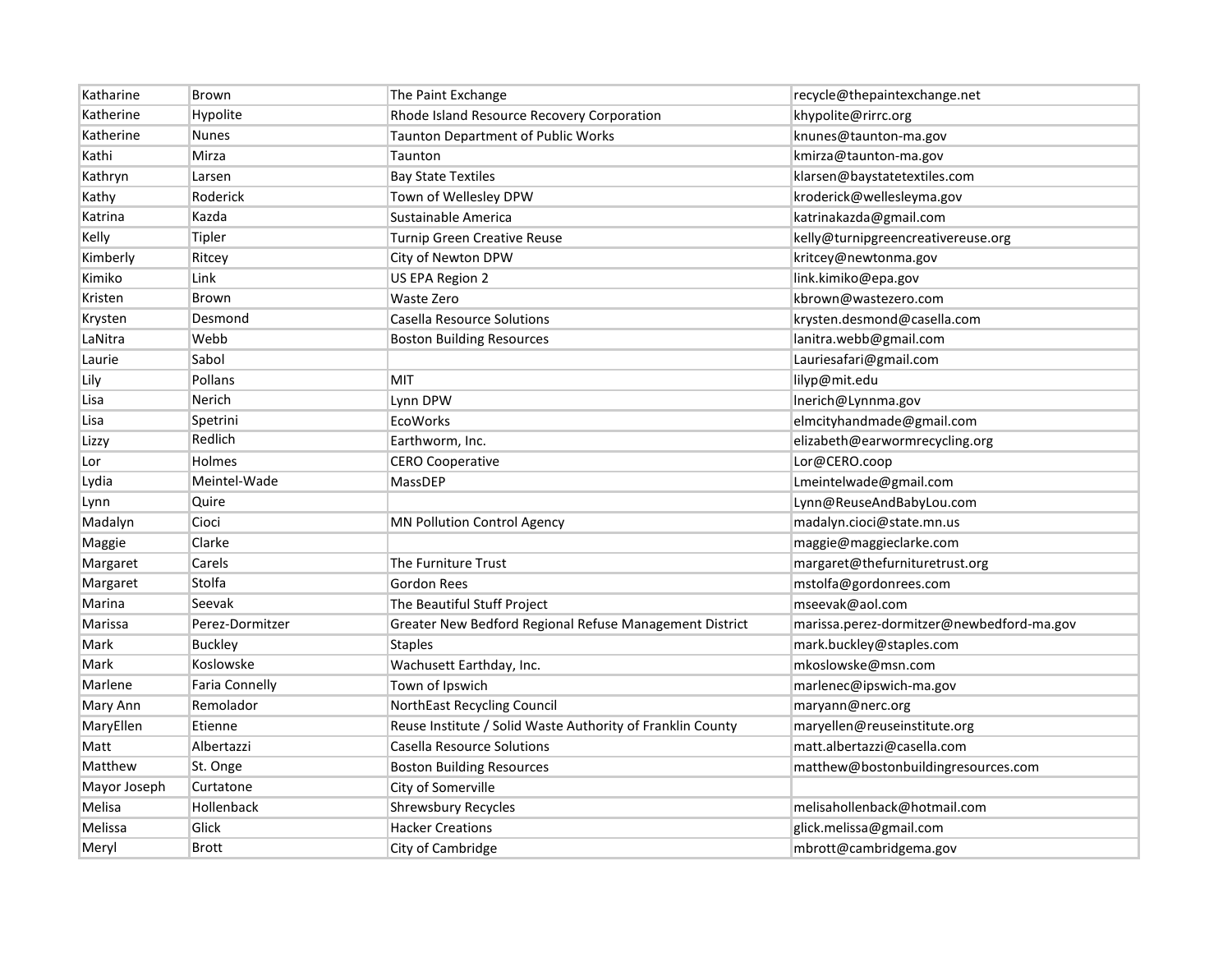| Mica                 | Seely                  | <b>Vermont Food Bank</b>                    | mseely@vtfoodbank.org               |
|----------------------|------------------------|---------------------------------------------|-------------------------------------|
| Michael              | Howe                   | Goodwill Northern New England               | michael.howe@goodwillnne.org        |
| Michael              | Orr                    | City of Cambridge                           | morr@cambridgema.gov                |
| <b>Michael Tosin</b> | Adesanwo               | Green Waste Care                            | info@greenwastecare.com.ng          |
| Michele              | Bernier                | North Attleboro Solid Waste Department      | mbernier@nattleboro.com             |
| Michelle             | Axbey                  |                                             | boldax@gmail.com                    |
| Molly                | Ettenborough           | City of Newburyport                         | mettenborough@cityofnewburyport.com |
| Muriel               | Williman               | Orange County Solid Waste                   | muriel@orangecountync.gov           |
| Nicole               | Burger                 | The BAC                                     | ftcb3@yahoo.com                     |
| Nicole               | McGee                  | <b>Upcycled Parts Shop</b>                  | nicole@upcyclepartsshop.org         |
| Nora                 | Gilchrist              | Pittsburgh Center for Creative Reuse        | Nora@pccr.org                       |
| Norm                 | Ruttan                 | iWasteNot Systems                           | normruttan@iwastenotsystems.com     |
| Norman               | Doucette               | Town of Winchester DPW                      | NormanD@winchester.us               |
| Patricia             | <b>Ellison McCully</b> | Recycle That                                | patricia.mccully@cyclallc.com       |
| Patricia             | Griffin                | <b>Green Hotels</b>                         | green@greenhotels.com               |
| Patrick              | Smith                  | NovaStar Appraisals                         | novastarappraisals@gmail.com        |
| Paul                 | Allison                | Taunton Department of Public Works          | pallison@taunton-ma.gov             |
| Paul                 | Curry                  | <b>Bay State Textiles</b>                   | baystatetextiles@gmail.com          |
| Paul                 | Ligon                  | Casella Resource Solutions                  | paul.ligon@casella.com              |
| Paulie               | Kelsey                 | City of Cambridge                           | pkelsey@cambridgema.gov             |
| Prassede             | Calabi                 | <b>Winchester Trash Pickers</b>             | calabi@mindfire.ws                  |
| Rachel               | Wiel                   |                                             | rachjweil@gmail.com                 |
| Rafael               | Poran                  | <b>TML Communications Ltd</b>               | rafaelporan@gmail.com               |
| Ray                  | Pfau                   | <b>Bolton Repair Cafe</b>                   | ray.pfau@alum.mit.edu               |
| Rob                  | Gogan                  | <b>Harvard University</b>                   | rob_gogan@harvard.edu               |
| Rose                 | Kudlac                 |                                             | emergyware@gmail.com                |
| Ross                 | Lohr                   | Project Repat                               | ross@projectrepat.com               |
| Ruth                 | Davis                  | MIT Recycling Office                        | rtdavis@mit.edu                     |
| Sadie                | Brown                  | City of Melrose                             | Sbrown@cityofmelrose.org            |
| Sally                | Kamprath               | <b>ReHouse NY</b>                           | Skamprath@ReHouseny.com             |
| Sasha                | Purpura                | Food for Free                               | director@foodforfree.org            |
| Sean                 | Seltzer                | Reuse! Because You Can't Recycle The Planet | sean.seltzervt@gmail.com            |
| Sean                 | Sylver                 | MassDEP                                     | sean.sylver@state.ma.us             |
| Sharon               | Kishida                | MassDEP (MAC)                               | skishida@beverlyma.gov              |
| Shaun                | Newell                 | More Than Words                             | snewell@mtwyouth.org                |
| Shawn                | Vann                   | Town of Wellesley DPW                       | svann@wellesleyma.gov               |
| Shay                 | Haas                   | <b>SCRAP Denton</b>                         | shay@scrapdenton.org                |
| Sherill              | Baldwin                | <b>CT DEEP</b>                              | Sherill.Baldwin@ct.gov              |